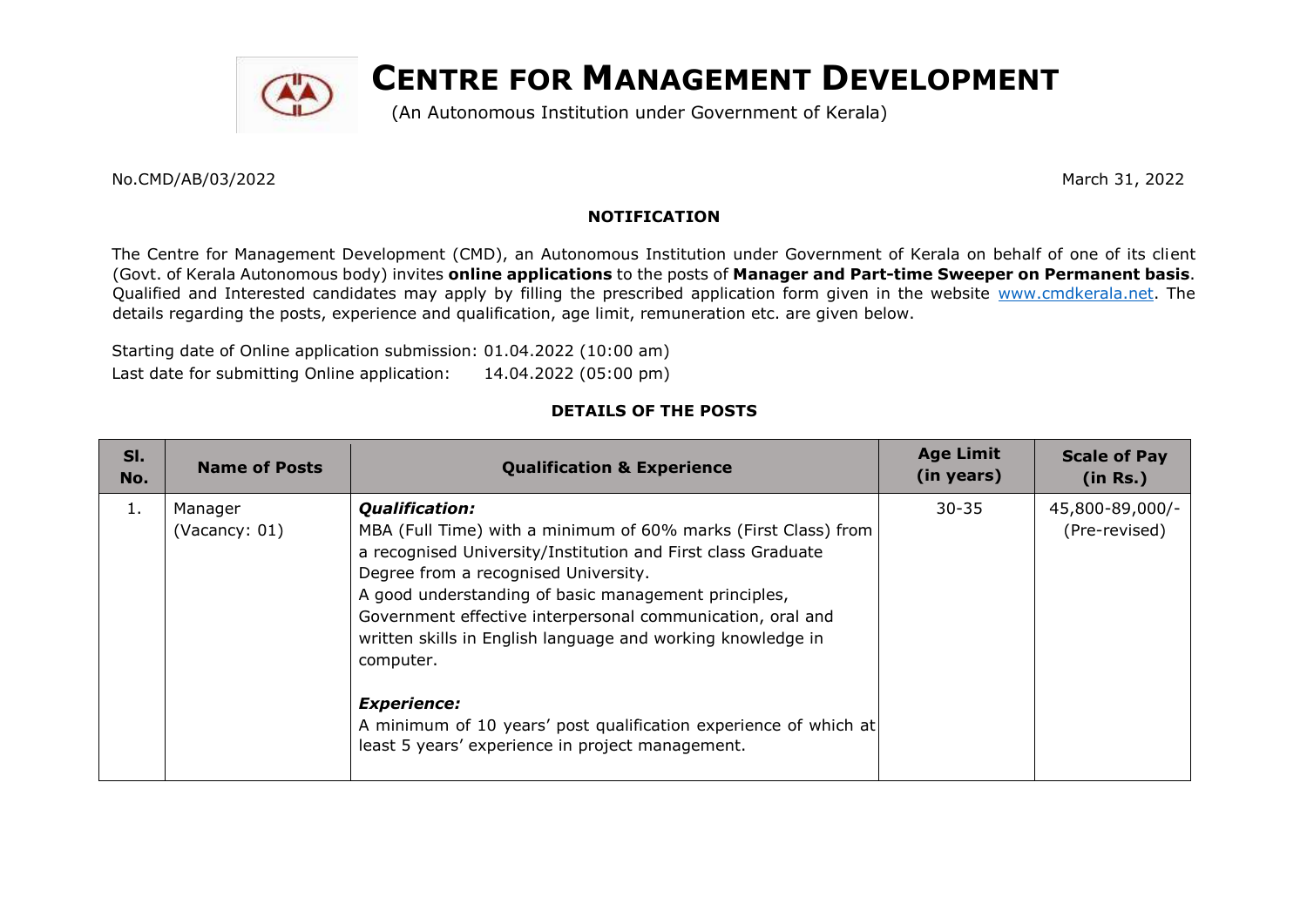| SI.<br>No. | <b>Name of Posts</b>               | <b>Qualification &amp; Experience</b>                                                                                                                                                                                                                  | <b>Age Limit</b><br>(in years) | <b>Scale of Pay</b><br>(in Rs.) |
|------------|------------------------------------|--------------------------------------------------------------------------------------------------------------------------------------------------------------------------------------------------------------------------------------------------------|--------------------------------|---------------------------------|
|            |                                    | <b>Desirable:</b> Previous experience of managing projects, proficiency<br>in project preparation and financial management. Extra credit will<br>be given for post qualification work experience in the Government<br>sector of not less than 5 years. |                                |                                 |
| 2.         | Part Time Sweeper<br>(Vacancy: 01) | Should have passed standard V and should not have passed SSLC<br>or equivalent.                                                                                                                                                                        | Below 35                       | 8,200-13,340/-<br>(Pre-revised) |

### **NOTE:**

### **Cut-off dates for eligibility:**

The cut-off date for the purpose of eligibility on age criteria shall be the 1st day of the month in which online registration commences i.e. **01.04.2022**

The cut-off date for Post Qualification experience will be the 1st day of the month in which online registration commences i.e. **01.04.2022**

#### **Instructions for Scanning of relevant documents: -**

- Scan the latest photograph of the candidate and upload the same in the space provided in the online application [scanned image shall be less than 200 KB in \*.JPG format only]
- Candidate shall make his/her signature on a white paper, scan the same and upload it in the space provided in the online application [scanned image shall be less than 50 KB in \*.JPG format only]
- The candidate has to scan his full signature, since the signature is proof of identity, it must be genuine and in full: initials are not sufficient. Signature in CAPITAL LETTERS is not permitted. The signature must be signed only by the candidate and may not by any other person.
- Identity Card: scanned image shall be less than 50 KB in \*.JPG format only
- Qualification and Experience Certificate: scanned image shall be less than 300 KB in \*.JPG format only